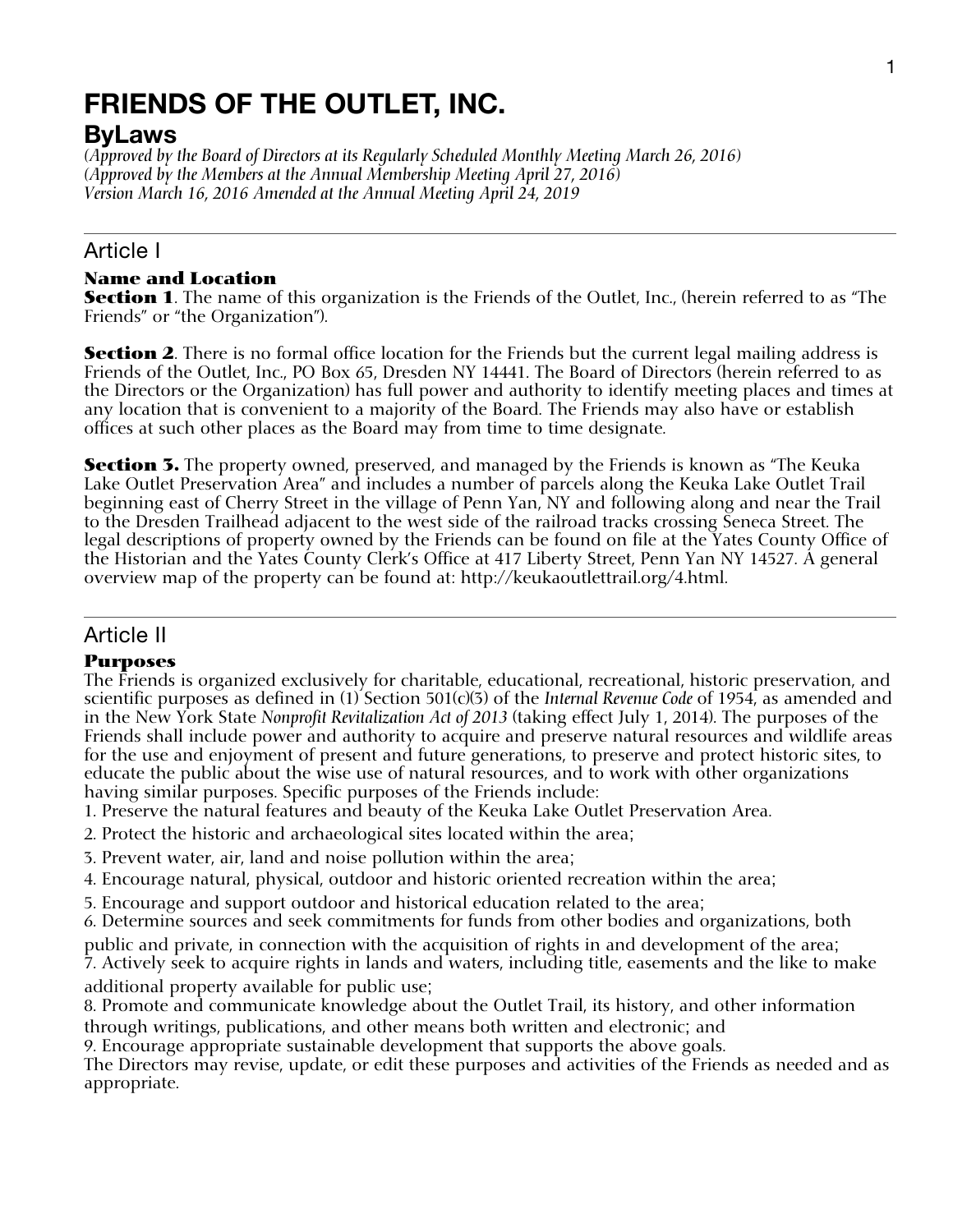### Article III

### **Members**

**Section 1.** Any individual who meets the qualifications for Membership, or a type of membership, as established by the Board of Directors from time to time shall become a Member upon payment of the annual dues.

**Section 2.** Annual membership dues shall be from February 1 to January 31. The dates of the membership year may be changed upon a majority vote of the Board.

**Section 3**. The Board of Directors, by an affirmative vote of two thirds of all Directors, may suspend or expel a Member for cause. Any Member may resign by filing a written resignation with the President or Secretary.

### Article IV

#### **Meetings of Members**

**Section 1**. The annual meeting of the Members shall be held annually, at such date, time and place as the Directors may select, for the purpose of the annual election of Directors whose terms have expired and for the transaction of such other business as may come before the meeting. A majority of the votes cast shall be sufficient for the election of Directors. In the event no Director receives such a majority on the first ballot, there shall be a second ballot between the two candidates receiving the greatest number of votes. In the event that there is more than one position to be filled for a Director having the same term of office, and the nominees for such positions exceed the number of such positions, each such position shall be filled successively by separate election with a staggered term of service.

**Section 2**. Special meetings of the Members may be called by the President or may be called by written request of at least five Directors or not less than seven Members.

**Section 3**. Notice stating the place, date and hour of the annual meeting or any special meeting of Members shall be sent to the Members via United States Postal Service and/or by electronic means. Such notice shall be mailed not less than twenty-one days before the date of an annual meeting, and no less than ten business days prior to any special meeting, by or at the direction of the President or persons calling the meeting. The purpose or purposes of the meeting and the meeting agenda shall be stated in the notice. Absentee ballots may be submitted if postmarked at least ten days prior to the date of the membership meeting.

**Section 4**. The Members present for the annual or special meetings shall constitute a quorum. **Section 5**. Each Member shall be entitled to one (1) vote, and there shall be no voting by proxy. Elections shall be by voice vote, unless a Member should request a written ballot.

**Section 6**. Any Member may present business related to the Friends or the Trail at the Annual Meeting.

### Article V

#### **Officers**

**Section 1**. The Officers of the Friends shall be a President, a Vice President, a Secretary, a Treasurer and a Director of Electronic Communication. All Officers must be Members and Directors. The Officers shall be elected at the first organizational meeting of the Board, which will be held immediately after the annual membership meeting. Officers will be elected for a term of one year and each shall serve until a successor is elected and qualifies. Officers may serve for no more than three one year terms.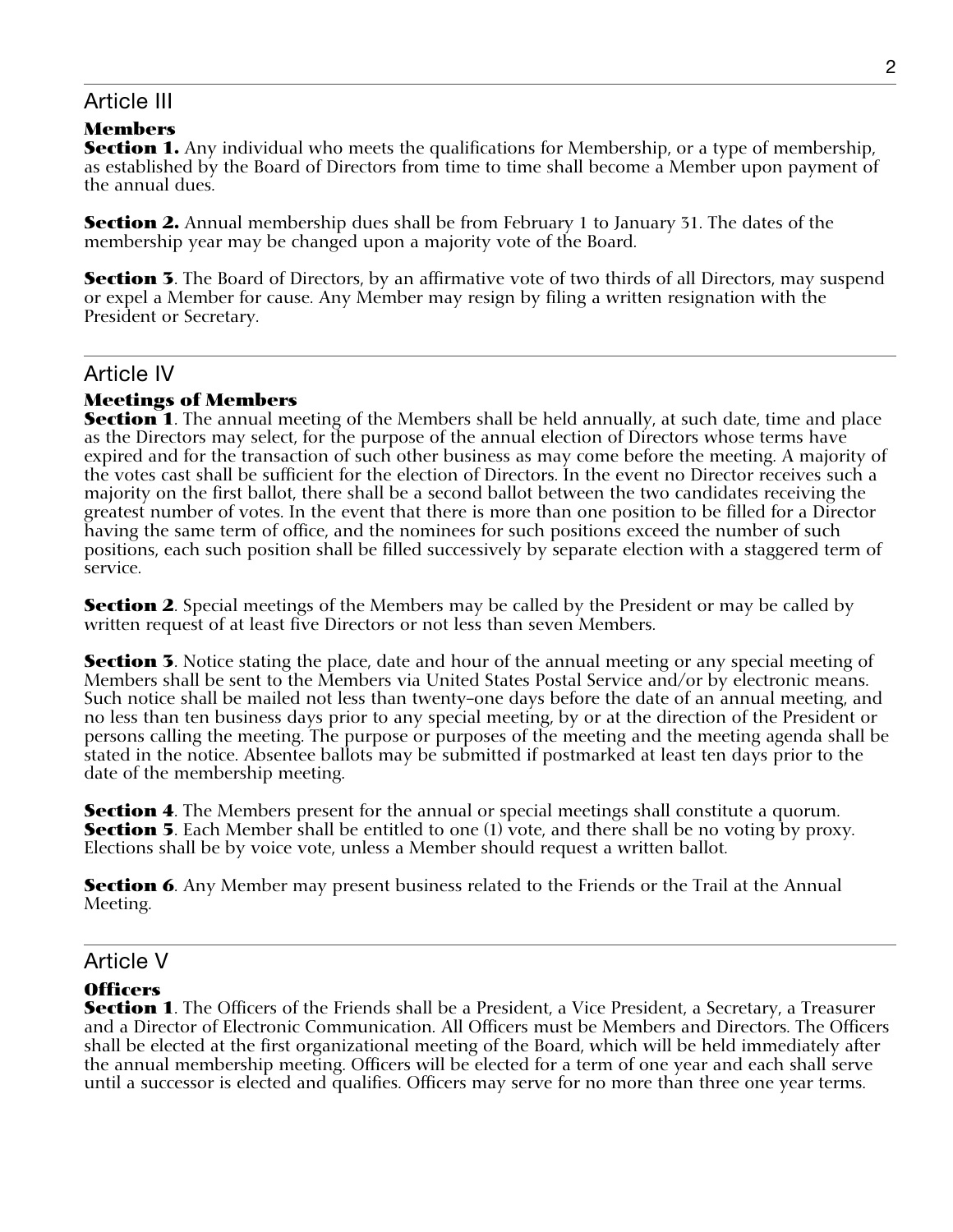**Section 2** Except as otherwise provided in Section 5 of this Article, in case of the temporary absence or inability to act of an Officer, the President with a majority approval from the Directors may appoint a Member in accordance with these Bylaws to perform the duties of such Officer during such absence or inability to act.

**Section 3**. A vacancy in any office because of death, resignation, disqualification, conflict of interest, or otherwise, may be filled by the Board of Directors for the unexpired portion of the term. Any Officer may be removed, with or without cause, at any time by majority vote of the Board of Directors.

**Section 4**. The President shall be the principal executive Officer of the Friends and shall, in general, supervise and control all of the business and affairs of the Organization. She/He shall preside at all meetings of the Members and of the Board of Directors. She/He may sign, with the Treasurer, or any other proper Officer of the Organization authorized by the Board of Directors, any deeds, mortgages, bonds, contracts, or other instruments which the Board of Directors has authorized to be executed, except in cases where the signing and execution thereof shall be expressly delegated by the Board of Directors or by these bylaws or by statute to some other Officer or agent of the Organization and in general she/he shall perform all duties incident to the office of President and such duties as may be prescribed by the Board of Directors from time to time.

**Section 5**. In case of the absence or inability to act of the President, or by express delegation of the President, the Vice President may assume the responsibilities of the President until such time as the absence or inability of the President ceases or the period specified by the President terminates, and during such period the Vice President shall perform the duties normally assigned to the President. The Vice President shall have such other duties as may from time to time be assigned by the President or Board of Directors.

**Section 6**. The Treasurer shall, subject to the direction of the Board of Directors, have general charge of the financial affairs of the Organization and shall accept and disburse monies and cause to be kept accurate books of account. The Treasurer will present regular and timely updates and status reports of the Organization's books of accounts and may use appropriate electronic means to maintain those books of accounts. She/He shall be responsible for custody of all funds, securities and valuable documents of the corporation, except as the Directors may otherwise provide. The Treasurer shall perform such other duties and have such other powers as the Board of Directors may designate.

**Section 7**. The Secretary shall keep the minutes of the meetings of the Members and of the Board of Directors in one or more books or electronic files and/or appropriate postings on the Organization's website; see that all notices are given in accordance with the provisions of these bylaws; keep a register of the post office address and email addresses (as available) of each Member and contributor; and in general perform all such duties incident to the office of Secretary and such other duties as may from time to time be assigned to her/him by the President or by the Board of Directors.

**Section 8.** The Director of Electronic Communication has the responsibility to maintain and update the Friends' website; to keep that website informative and useful to the members and the Board; to utilize that website and various types of social and other media to stay in touch with members (and others) and to make it easy for members to want t*o* stay in touch with the Friends; to strive to use current technology and applications to improve the website and communication with members and others; and from time to time conduct evaluations and usability studies as a basis for improving the website and the various types of electronic communication.

**Section 9.** The Board of Directors may hire other individuals to act on behalf of the Organization, including such as an Executive Director, and all such persons shall perform such duties and have such powers as may be designated from time to time by the Board of Directors.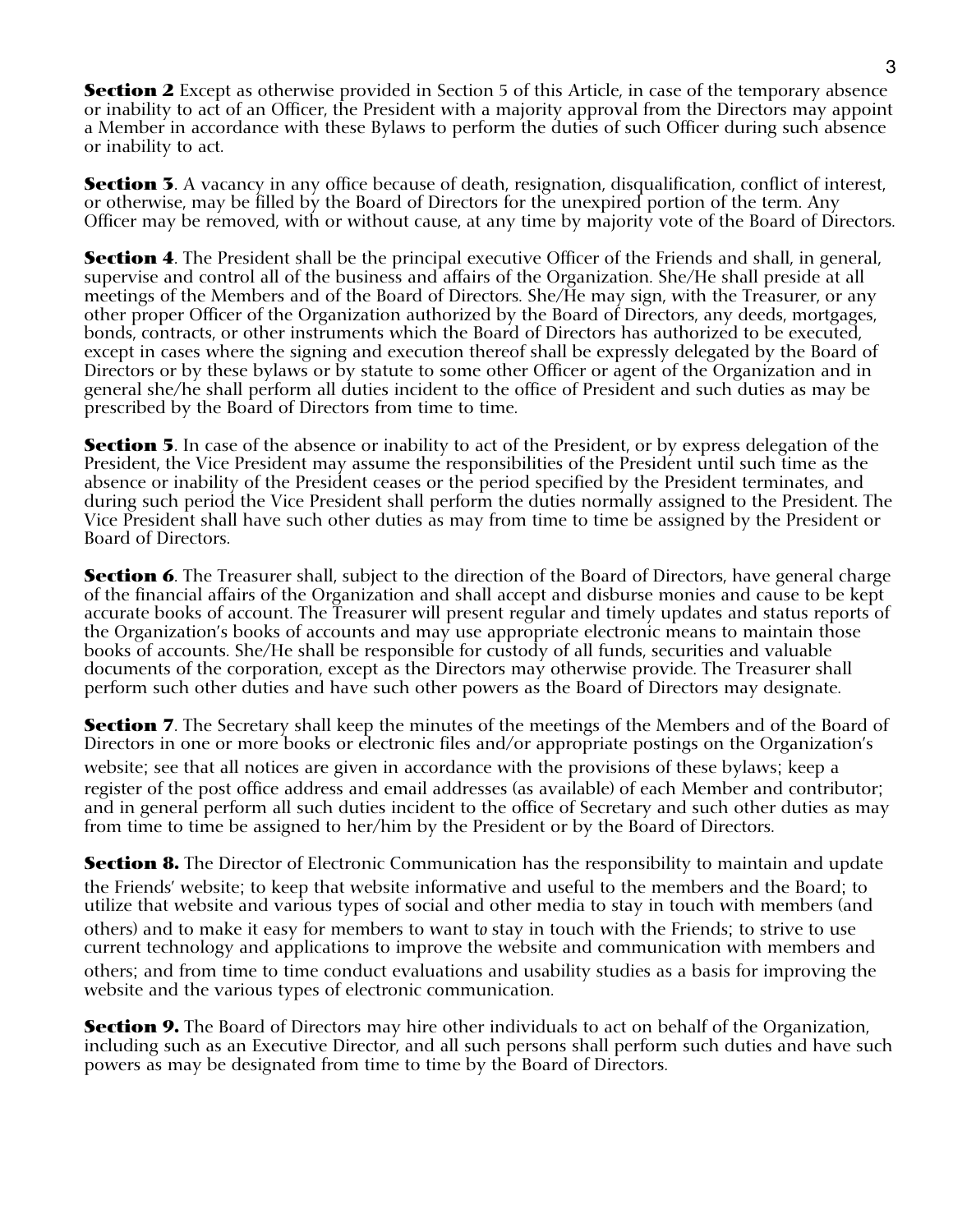### Article VI

#### **Board of Directors**

**Section 1**. There shall be no more than 19 positions on the Board of Directors and it is preferred that the total number of Directors is an odd number to avoid tie votes. The Directors will determine by majority vote the overall size of the Board. The term of office shall be for a period of three years and until a successor is elected and qualifies. The terms should be staggered such that there is some continuity of membership. No Director may serve for more than two consecutive full terms, but a Director may be reelected to the Board after an absence of one year. Members of the Board of Directors do not receive any salary compensation but may be reimbursed for expenses with a prior approval of the President or Treasurer. Directors must be members in good standing.

**Section 2**. The Board of Directors shall meet as often as it considers necessary to transact the business of the Organization. Meetings may be called by the President, by the Secretary, or by onethird the number of Directors. Notice of the date, time, place and purpose of such meeting shall be given to all Directors at least five days in advance of such meeting. Directors may participate in meetings in person or by conference call or video conferencing or by any means through which all persons participating in the meeting can communicate with each other at the same time. Unless otherwise specified in the notice, any and all business may be transacted at any meeting of the Board. A majority of the Board of Directors shall constitute a quorum.

All votes by the Board of Directors shall be by voice without a written ballot unless a written ballot should be requested by a member of the Board. The President, and in her/his absence the Vice President, shall preside at all meetings of the Board of Directors. In the event of the absence of both, the Directors present shall elect one among them to preside at said meeting. Actions by the Board of Directors may be taken electronically by majority consent without a formal meeting.

**Section 3**. The Board of Directors shall have the control and management of the affairs, business and property of the Friends. In addition to exercising all the powers conferred upon them as set forth by these bylaws or Articles of Organization, the Board of Directors may exercise all of the powers of the Organization, and do all such lawful acts and things as are not by statute or by these bylaws vested in or required to be exercised or done by the Members. Without limiting its general power, the Board of Directors shall have the following expressed powers and duties:

1. Supervision of the various activities of the Organization.

2. The approval of any proposed changes in the bylaws before such said changes shall be submitted to the Members for action.

3. The filling of all vacancies in the personnel of Directors or Officers in the event of any such vacancy. Directors and Officers elected to fill a vacancy shall serve until the end of the term for the vacancy being filled.

4. The establishment of any committee that may be deemed desirable to facilitate the purposes of the Organization, and the supervision of the activities of said committee.

**Section 4.** The Friends fully support the New York State Open Meeting Laws and encourages members, and the public, to attend Board of Director meetings. From time to time the Board may wish to convene a Board meeting or a portion of a Board meeting to include an Executive Session attended only by Directors. An Executive Session of a Board meeting can be called (1) at a current meeting or (2) as a separate meeting with the agreement of a majority of the Directors and with three days notice. Directors may participate in such Executive meetings electronically.

**Section 5**. Indemnification of Directors, Officers, Employees and Agents. The Friends shall, to the extent legally permissible by New York General Corporation Law, indemnify each person who may serve or who has served at any time as a Director, Officer, employee, volunteer or agent of the organization against all expenses and liabilities, including, without limitation, counsel fees, judgments, fines, excise taxes, penalties and settlement payments, reasonably incurred by or imposed upon such person in connection with any threatened, pending or completed action, suit or proceeding whether civil, criminal, administrative or investigative (a "proceeding") in which she/he may become involved by reason of her/his serving or having served in such capacity (other than a proceeding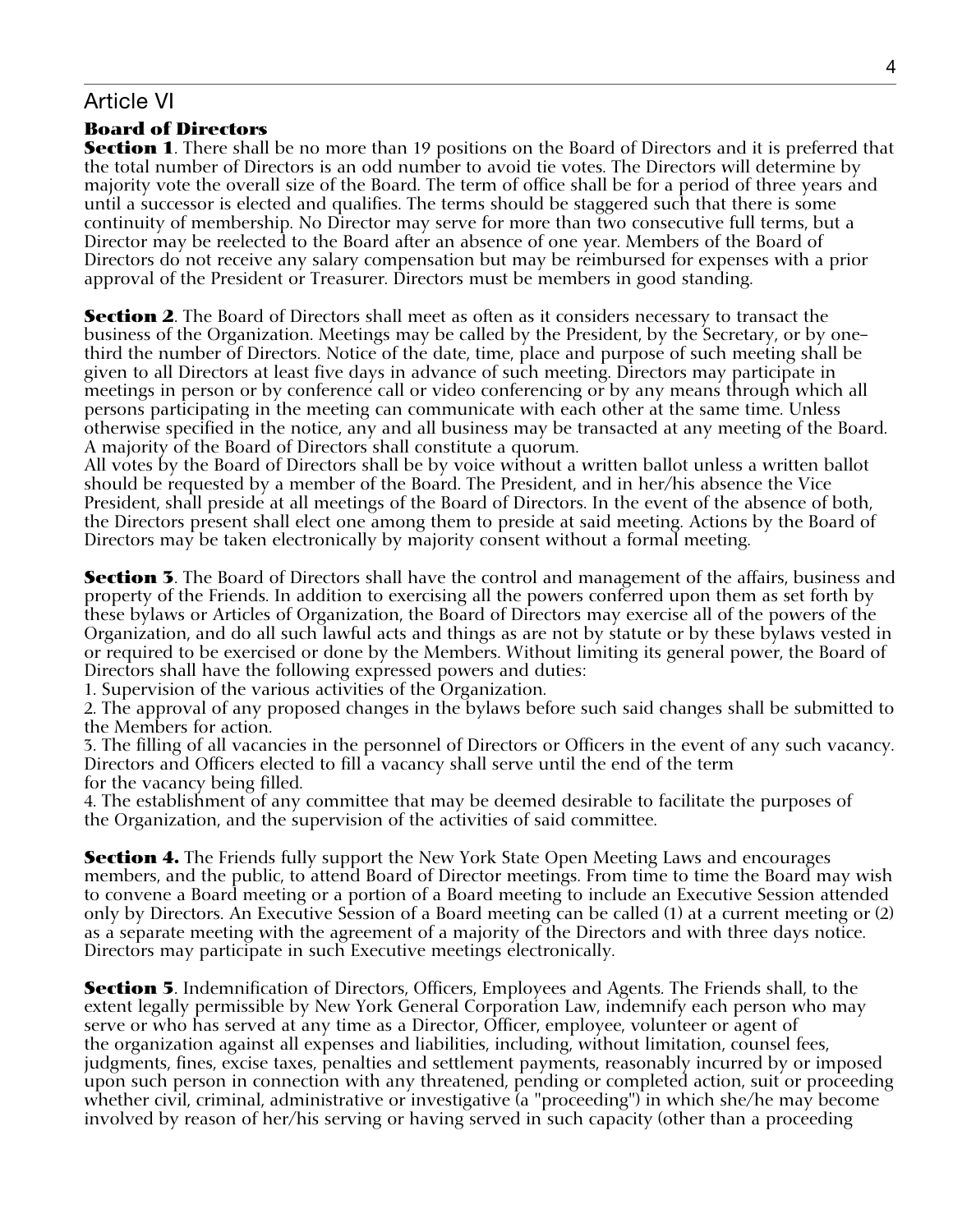voluntarily initiated by such person unless he is successful on the merits and the proceeding was

authorized by a majority of the full Board); provided that no indemnification shall be provided for any such person with respect to any matter as to which she/he shall have been finally adjudicated in any proceeding not to have acted in good faith in the reasonable belief that his action was in the best interests of the Organization; and further provided that any compromise or settlement payment shall be approved by the Friends in the same manner as provided below for the authorization of indemnification. Such indemnification may, to the extent authorized by the Board, include payment by the Friends of expenses incurred in defending a civil or criminal action or proceeding in advance of the final disposition of such action or proceeding, upon receipt of an undertaking by the person indemnified to repay such payment if she/he shall not be entitled to indemnification under this Section which undertaking may be accepted without regard to the financial ability of such person to make repayment.

The payment of any indemnification or advance shall be conclusively deemed authorized by the Friends under this Section, and each Director and Officer of the Friends approving such payment shall be wholly protected, if:

(i) the payment has been approved or ratified by a majority vote of a quorum of the Directors consisting of persons who are not at that time parties to the proceeding; or

(ii) the action is taken in reliance upon the opinion of independent legal counsel (who may be counsel to the Friends) appointed for the purpose by vote of the Directors in the manner specified in subparagraph (i) or, if that manner is not possible, appointed by a majority of

the full Board of Directors then in office; or

(iii) the Directors have otherwise acted in accordance with the standard of conduct applicable to directors under New York State General Corporate Law and the Not for Profit Revitalization Act of 2013; or

(iv) the payment is approved by a vote of a majority of the Members or

(v) a court having jurisdiction shall have approved the payment.

The indemnification provided hereunder shall inure to the benefit of the heirs, executors and administrators of an Indemnified Person entitled to indemnification hereunder.

The right of indemnification under this Section shall be in addition to and not exclusive of all other rights to which any person may be entitled. Nothing contained in this Section shall affect any rights to indemnification to which Indemnified Persons may be entitled by contracts or otherwise under law. This Section, as amended, constitutes a contract between the Corporation and the Indemnified Persons. No amendment or repeal of the provisions of this Section that adversely affects the right of an Indemnified Person under this Section shall apply to him with respect to his acts or omissions occurring at any time prior to such amendment or repeal without his written consent.

### Article VII

### **Committees**

**Section 1**. Committees shall be designated, their duties established, and their dates for service by a resolution adopted by a majority of the Directors present at a meeting at which a quorum is present. Except as otherwise provided in such resolution, Members of each such committee shall be Members of the Friends, and the President of the Friends, with advice from the Directors, shall appoint the members and chair thereof. Any member thereof may be removed by the person or persons authorized to appoint such member whenever the best interests of the Organization shall be served by such removal.

**Section 2.** In no event shall the following powers be delegated by the Board of Directors to any committee established by it:

a. The power to change the principal office or meeting locations of the Friends;

b. The power to amend these Bylaws;

c. The power to elect Officers required by law, the Articles of Organization, or these ByLaws to be elected by the Members or the Directors and the power to fill vacancies in any such offices;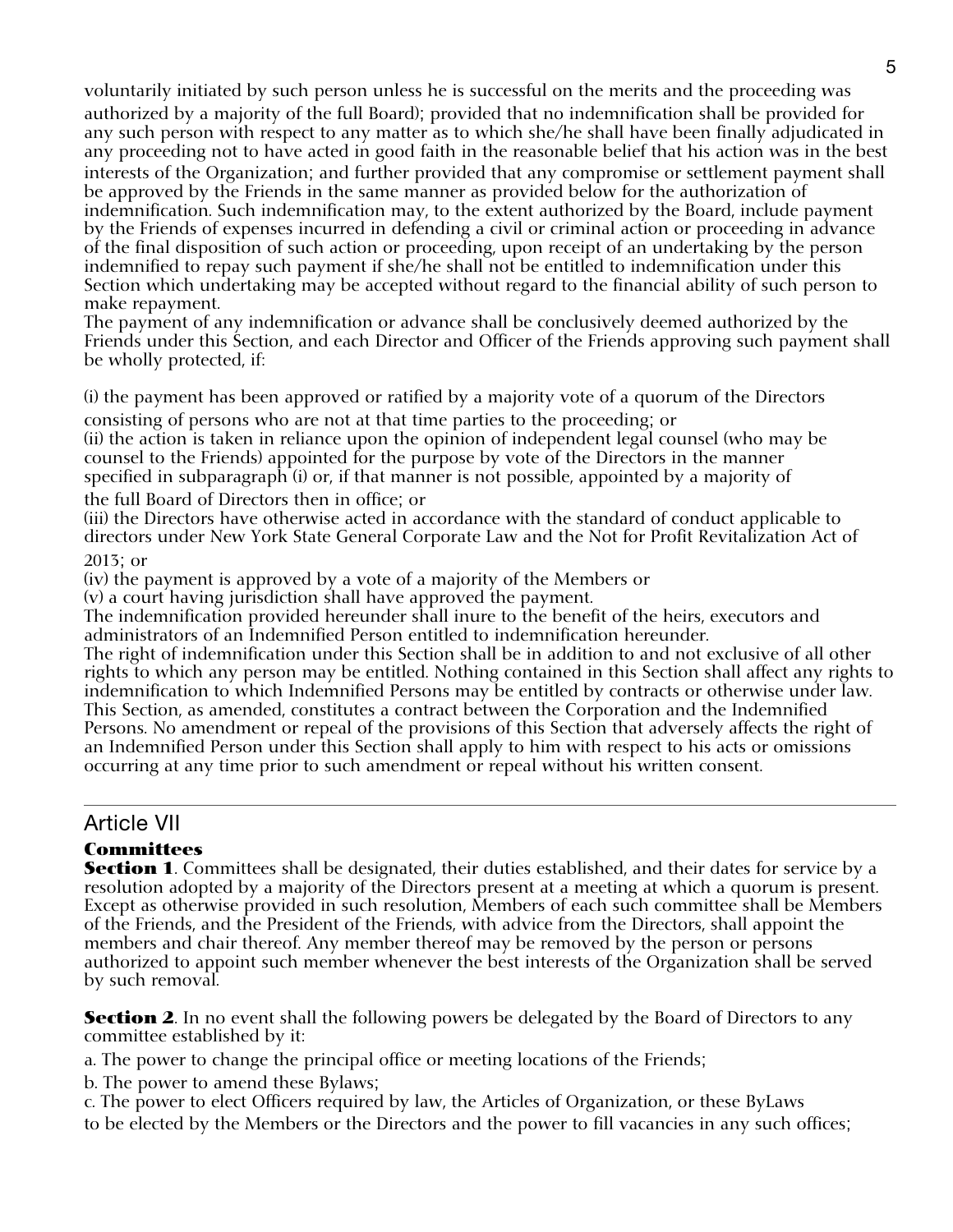d. The power to change the number of members constituting the Board of Directors and the power to fill vacancies in the Board of Directors;

e. The power to remove Officers from office or Directors from the Board of Directors; and6

f. The power to authorize a merger or dissolution of the Friends.

# Article VIII

# **Contracts, Checks, Deposits and Funds**

**Section 1**. The Board of Directors may authorize any Officer or Officers, agent or agents of the Corporation in addition to the Officers so authorized by these bylaws, to enter into any contract or execute and deliver any instrument in the name of and on behalf of the Friends, and such authorization may be general or confined to specific instances.

**Section 2.** All checks, drafts, or orders for the payment of money, notes or other evidence of indebtedness issued in the name of the Friends, shall be signed by such Officer or Officers, agent or agents of the Organization and in such manner as from time to time shall be determined by the Board of Directors. In the absence of such determination by the Board, such instrument shall be signed by the President and Treasurer of the Friends.

**Section 3**. All funds of the Friends shall be deposited and/or invested from time to time in such securities, mutual funds, banks, trust companies, or other manner as the Treasurer, subject to the direction of the Board of Directors, shall select.

**Section 4**. The Board of Directors may accept on behalf of the Friends any contribution, gift, bequest, land parcels or devise for the general purposes or for any special purpose of the Organization.

# Article IX

### **Books and Records**

The Friends shall keep correct and complete books and records of account and shall also keep Minutes of the proceedings of its Members, Board of Directors, and Committees, and shall keep a record giving the names and addresses of the Members entitled to vote. All books and records of the Friends may be inspected by any Member, or his agent or attorney for any proper purpose at any reasonable time.

# Article X

### **Fiscal Year**

The fiscal year of the Friends shall begin on the first day of January and end on the last day of December in each year unless otherwise designated by the Board of Directors.

### Article XI

### **Seal**

The Friends shall have a seal consisting of a circular die bearing the words, "Friends of the Outlet Trail, Inc." The Board of Directors may change the form of the seal and inscription at any time.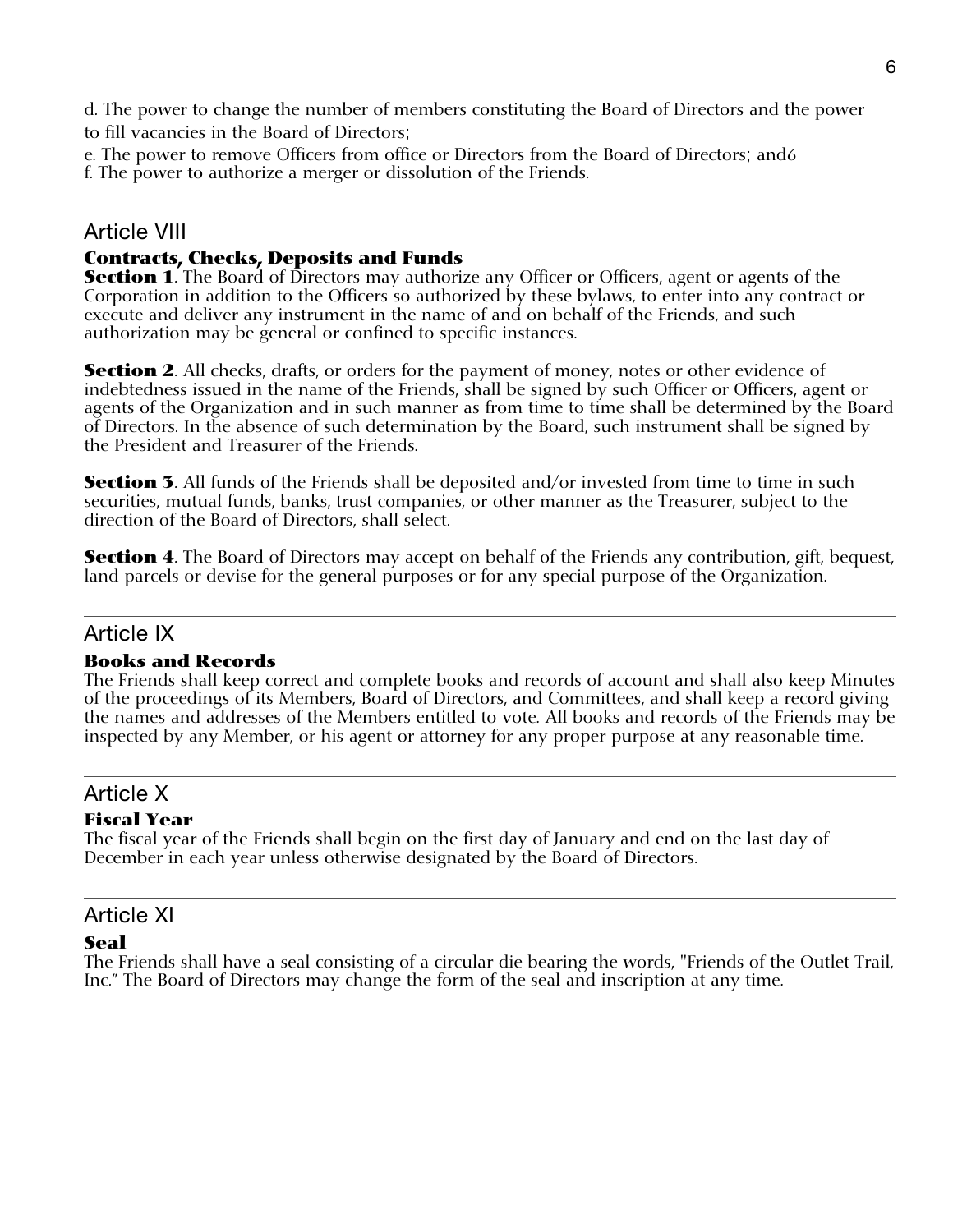# Article XII

#### **Publications**

Publications and reports bearing the Friends name shall be issued under the supervision of the Board of Directors. Any material concerning the activities of the Friends or any of its committees which is prepared for publication, shall be approved by the Board of Directors if such publication represents express advocacy on an issue of public interest by the Friends.

### Article XIII

#### **Insurance**

The Directors may authorize the purchase and maintenance of various types of insurance on behalf of any agent of the Friends against any liability.

### Article XIV

#### **Miscellaneous Provisions**

#### **Section 1.** Voting of Securities Except

as the Board of Directors may otherwise designate, the President or Treasurer may waive notice of and act on behalf of the Friends, or appoint any person or persons to act as proxy or attorney in fact for this Organization (with or without discretionary power and/or power of substitution) at any meeting of the Directors or shareholders or beneficial owners of any other corporation or organization, any of the securities of which may be held by the Corporation.

**Section 2.** Power to Contract with the Friends In the absence of fraud,

- (a) no contract or other transaction between the Friends and one or more of its Members, Directors, or Officers, or between the Friends and any other corporation or other organization in which one or more of the Organization's Members, Directors, or Officers are stockholders, directors, or Officers, or are otherwise interested, and
- (b) (no other contract or transaction by the Organization in which one or more of its Members, Directors, or Officers is otherwise interested, shall be in any way affected or invalidated even though the vote or action of the Members, Directors, or Officers having such interests (even if

adverse) may have been necessary to obligate the Friends upon such contract or transaction; provided the nature of such interest (though not necessarily the extent or details thereof) shall be disclosed or shall have been known to at least a majority of the Directors then in office; and no Member, Director, or Officer having such interest (even if adverse) shall be liable to the Friends, or to any creditor thereof, or to any other person for any loss incurred by it under or by reason of such contract or transaction, nor shall any such Member, Director, or Officer be accountable for gains or profits realized thereon, or be disqualified from serving or continuing to serve as a Member, Director or Officer thereof. Any Member, Director, or Officer in any way interested in any contract or transaction described in the foregoing sentence shall be deemed to have satisfied any requirement for disclosure thereof to the Directors if she/he gives to at least a majority of the Directors not so interested a general notice that he is or may be so interested. Notwithstanding the foregoing, the authority granted in this Article XIV, Section 2 shall not be exercised if the effect thereof would be to cause the loss of the tax exempt status of the Friends under the Internal Revenue Code of 1986, as amended from time to time, or to subject the Organization, its Members, Directors, Officers or agents to any penalty or fine under said Code or under any other applicable law as a result of such exercise, it being the purpose of this Article XIV, Section 2 to allow only such transactions by the Friends as are not prohibited by said Code or said other applicable law such as the New York State *Not for Profit Revitalization Act of 2013*.